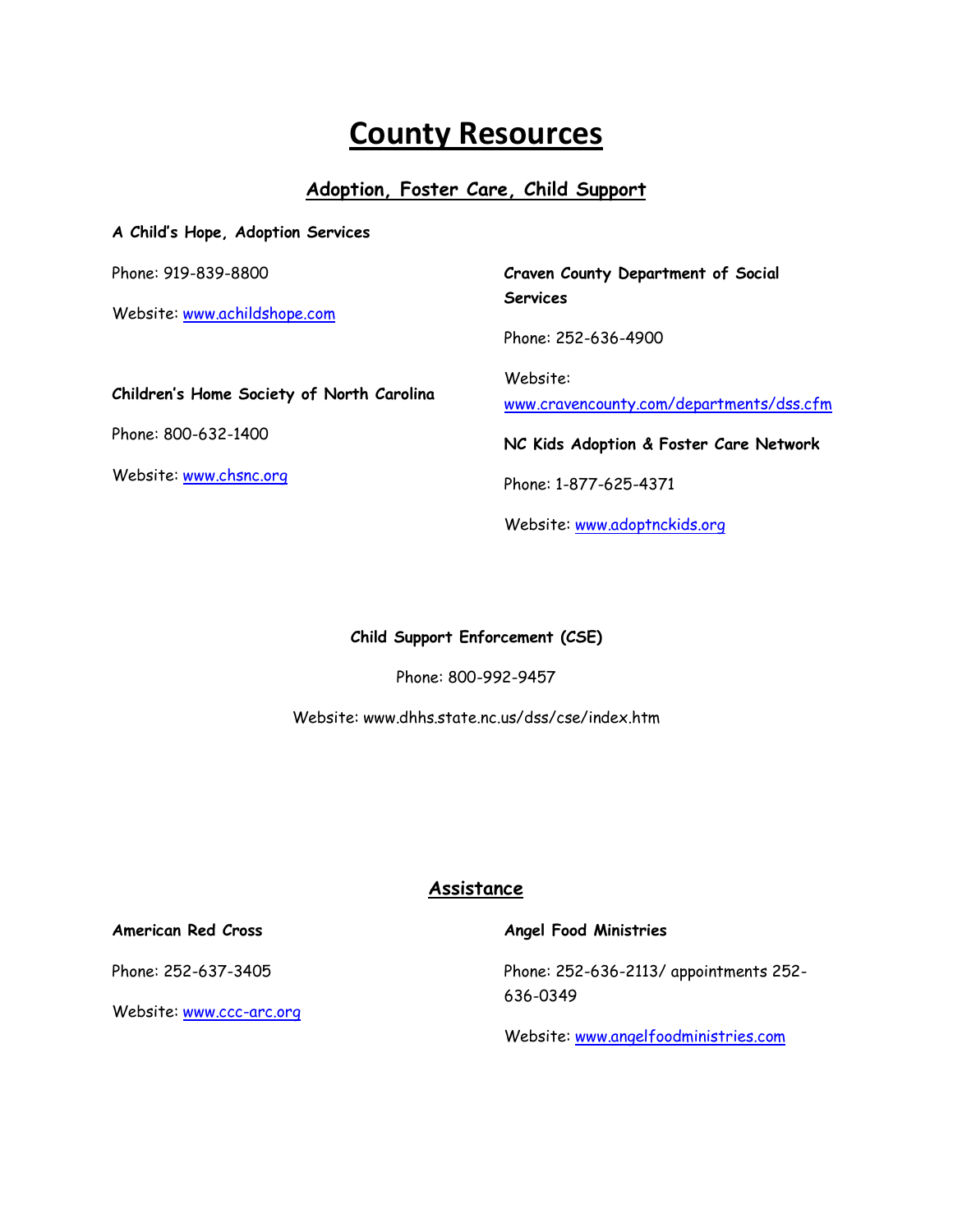| <b>CARTS</b>                                           | The Food & Nutrition Program, Department<br>of Social Services |  |
|--------------------------------------------------------|----------------------------------------------------------------|--|
| Phone: 252-636-4917                                    | Phone: 252-636-4900                                            |  |
| Website:<br>www.cravencounty.com/departments.trn.cfm   | Website: www.dhhs.state.nc.us/dss                              |  |
| Emergency Assistance, Department of<br>Social Services | Religious Community Services of New Bern,<br>Inc               |  |
| Phone: 252-636-4900                                    | Phone: 252-633-2767                                            |  |
| Website: www.dhhs.state.nc.us/dss                      | Email: rcsnwbn@embargmail.com                                  |  |

# **Clothing or Furnishings**

| <b>Salvation Army</b>                    | Habitat for Humanity: Restore      |
|------------------------------------------|------------------------------------|
| Phone: 252-637-2277 or 252-637-7008      | Phone: 252-633-5512                |
|                                          | Website: www.newbernhabitat.org    |
| Goodwill                                 |                                    |
| Phone: 252-635-4846                      | <b>Salvation Army Thrift Store</b> |
| Website: www.goodwillenc.org/retail.html | Phone: 252-633-3921                |

# **Budgeting and Financial Counseling**

**Consumer Credit Counseling Service of Fayetteville** Phone: 252-638-6133 Website: [www.ccap-inc.org/cccs.htm](http://www.ccap-inc.org/cccs.htm) **North Carolina Cooperative Extension** Phone: 252-633-1477 Website: [www.ces.ncsu.edu/craven](http://www.ces.ncsu.edu/craven)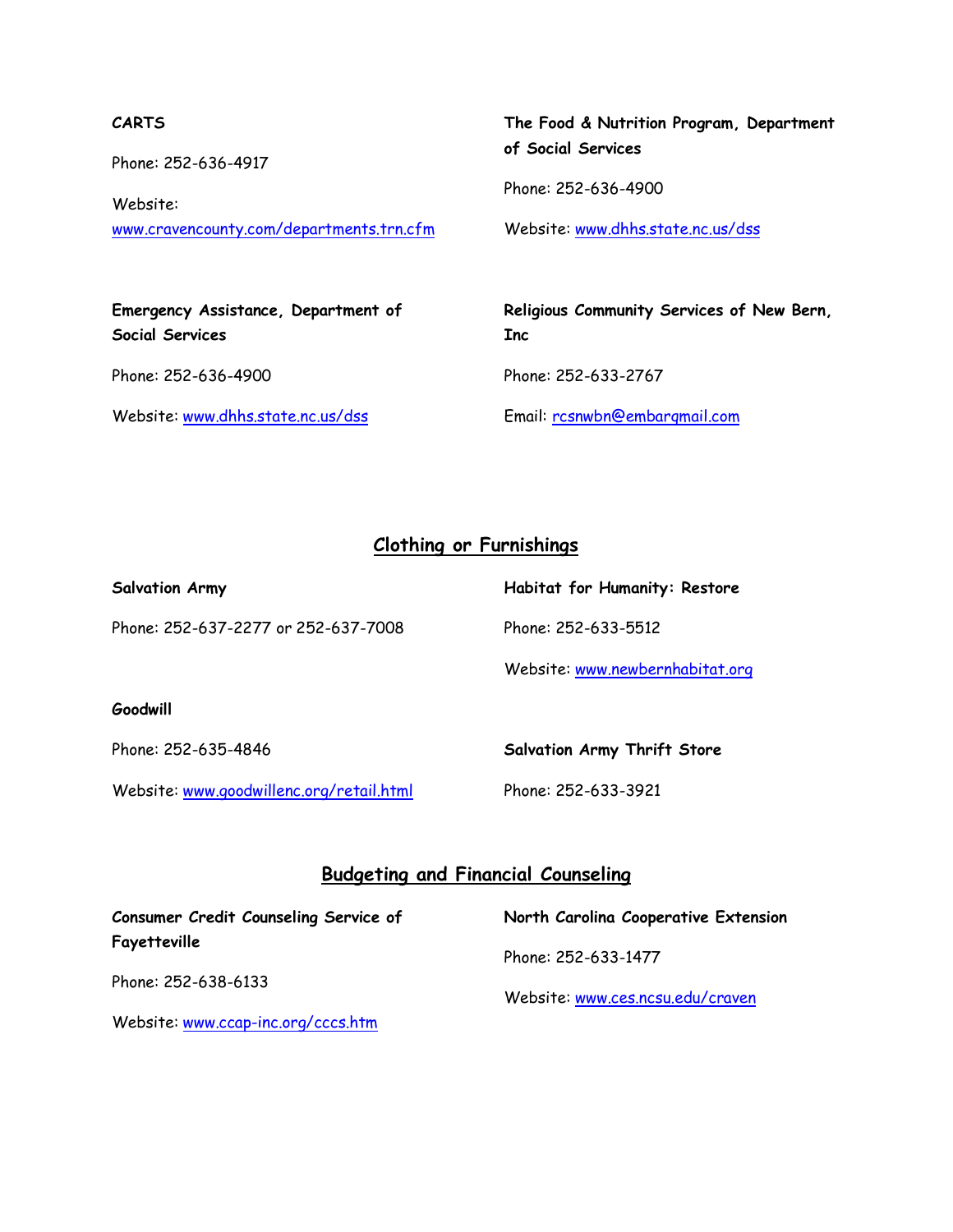# **Child Care and Early Education**

| Craven Smart Start- Director Pat Morrow                        | The North Carolina Division of Child                        |
|----------------------------------------------------------------|-------------------------------------------------------------|
| Phone-252-636-3198                                             | Development                                                 |
| Website: www.cravensmartstart.org                              | Phone: 800-859-0829                                         |
|                                                                | Website:                                                    |
|                                                                | http://ncchildcare.dhhs.state.nc.us/general/h               |
| Child Care Resource & Referral- Director<br><b>Rachel Ward</b> | <u>ome</u> asp                                              |
| Phone: 252-672-5921                                            | Coastal Community Action-Head Start and<br>Early Head Start |
| Website: www.cravensmartstart.org                              |                                                             |
|                                                                | Phone: 866-210-1630 or 252-223-1682                         |
| Family Support Network of the Crystal<br>Coast:                | Website: coastalcommunityactions.com                        |
| Servers: Civilian: Birth to 21 / Military: Birth<br>to 25      | <b>Craven County Family Literacy</b>                        |
|                                                                | Phone 252-244-3226                                          |
| Phone: (252) 514-4770 x 237 Fax: (252) 514-<br>4773            | Email: renee.harrell@craven.k12.nc.us                       |

**More @ Four Pre-Kindergarten Programs**

Phone: 252-244-3226

Website: [www.osr.nc.gov](http://www.osr.nc.gov/)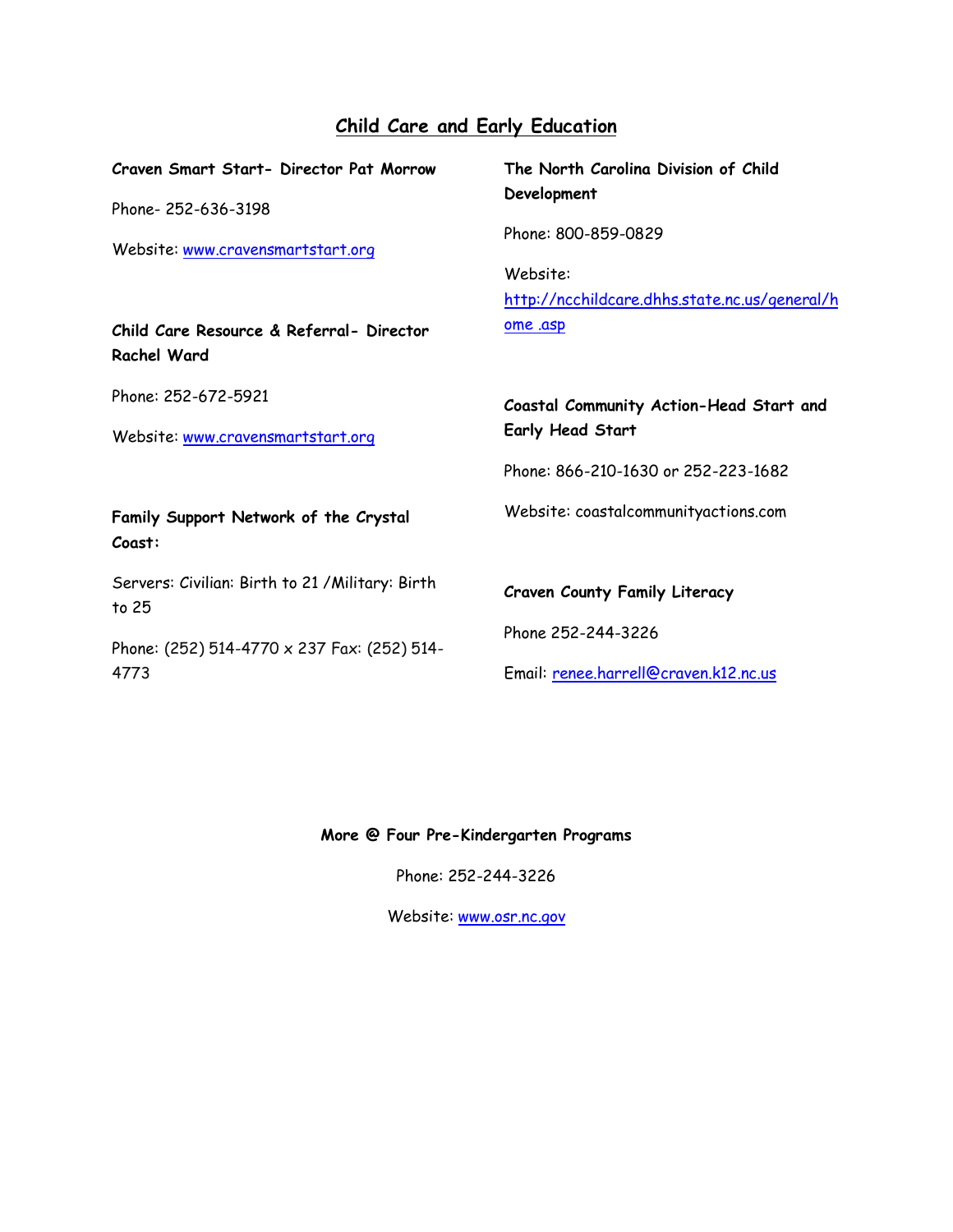# **Child Care Services**

**Child Care Resource & Referral- Director Rachel Ward**

Phone: 252-672-5921

Website: [www.cravensmartstart.org](http://www.cravensmartstart.org/)

#### **Child Abuse and Violence**

**The Promise Place**

Phone: 252-636-3381

Website: [www.theresnoexcuse.com/front.html](http://www.theresnoexcuse.com/front.html)

#### **Coastal Women Shelter**

Phone: 252-638-4509

Website: [www.coastalwomensshelter.org](http://www.coastalwomensshelter.org/)

**Child Protective Services/Craven County Department of Social Services (DSS**)

Phone: 252-636-4948

Website: [www.cravencounty.com/departments/dss.cfm](http://www.cravencounty.com/departments/dss.cfm)

#### **Guardian Ad Litem**

Phone: 252-514-4701

Website: [www.nccourts.org/Citizens?Gal?Documents?G](http://www.nccourts.org/Citizens?Gal?Documents?Gal_jobdescription.pdf) [al\\_jobdescription.pdf](http://www.nccourts.org/Citizens?Gal?Documents?Gal_jobdescription.pdf)

# **Child Developmental Services Agency (CDSA)**

Phone: 252-514-4770 or Toll Free: 1-866- 543-7662

http://www.chrinbnc.org/cdsa.htm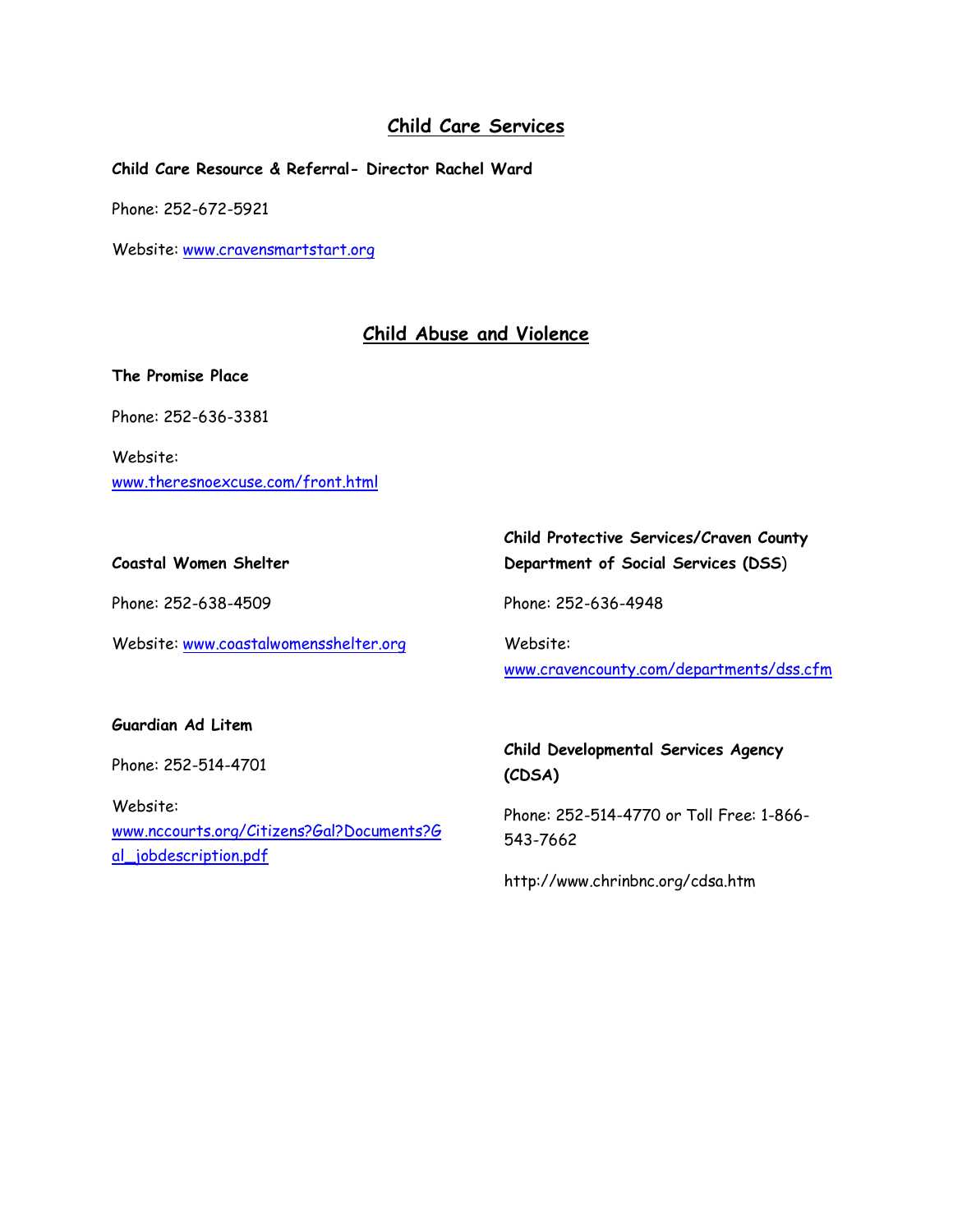# **Counseling**

## **Catholic Charities**

Phone: 252-638-2188

Website: [www.catholiccharties.neb@raldioc.org](http://www.catholiccharties.neb@raldioc.org/) **National Alliance for the Mentally III (NAMI)** Phone: 252-637-7312 or 252-637-4725 Website: www.nami.org

| <b>Celebrate Recovery</b>         | Monarch                    |  |
|-----------------------------------|----------------------------|--|
| Phone: 252-633-3330               | Phone: 252-634-1715        |  |
| Website: templebaptistnewbern.net | Website: www.monarchnc.org |  |

| East Carolina Behavioral Health | The Compassionate Friends             |
|---------------------------------|---------------------------------------|
| Phone: 1-877-685-2415           | Phone: 252-638-4483                   |
| Website: www.ecbhlme.org        | Website: www.compassionatefriends.org |

# **Substance Abuse**

| Al-Anon                                                                         | <b>Phoenix House</b>                       |
|---------------------------------------------------------------------------------|--------------------------------------------|
| Phone: New Bern- 252-633-3716/ Havelock                                         | Phone: 252-638-2615                        |
| 252-447-4245<br>Alcoholics Anonymous AA                                         | Address: 506 Cypress St New Bern, NC       |
|                                                                                 |                                            |
| Phone: New Bern 252-633-3716/Havelock<br>252-447-4245                           | <b>Port Human Services</b>                 |
|                                                                                 | Phone: 252-672-8742 or 252-830-7540        |
| Drug Demand Reduction Program (DDRP)                                            | Website: http://www.porthumanservices.org/ |
| Phone: 252-466-2273                                                             |                                            |
| Address: Bldg 232 (Corner of E Street & 4th<br>Ave) MCAS Cherry Point, NC 28533 |                                            |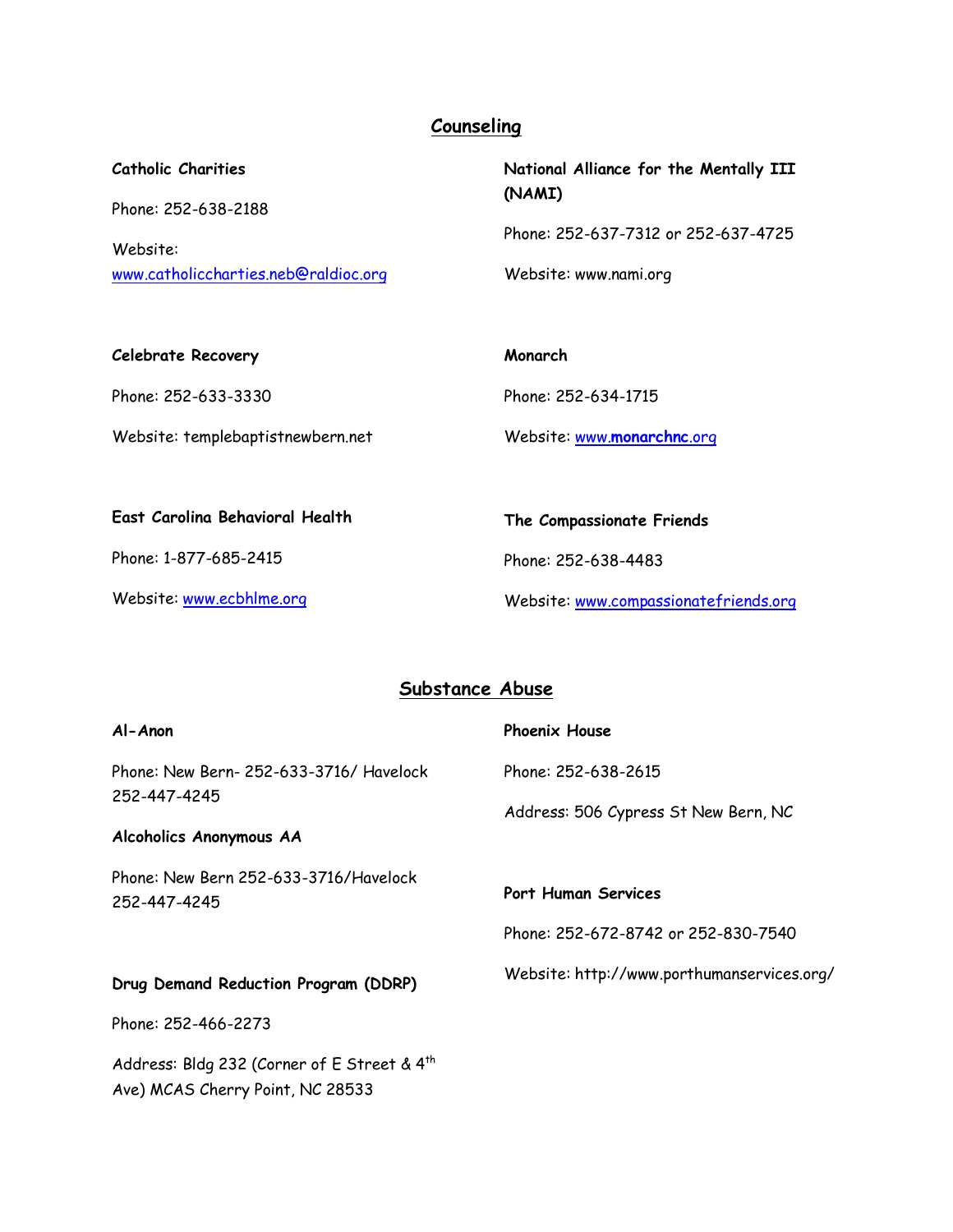#### **Sheriff's Department- Narcotics Division**

Phone: 252-633-5141

Websites: [http://www.theantidrug.com/drug](http://www.theantidrug.com/drug-information/default.aspx)[information/default.aspx](http://www.theantidrug.com/drug-information/default.aspx) or [http://www.cravencounty.com/sheriff/drug.c](http://www.cravencounty.com/sheriff/drug.cfm) [fm](http://www.cravencounty.com/sheriff/drug.cfm)

**Wellness City of New Bern**

Phone: 252-672-8781

Website: [www.recoveryinnovations.org](http://www.recoveryinnovations.org/)

## **Craven County Schools**

**Craven County Board of Education**

Phone: 252-514-6300

Website: http://teacherweb.Craven.k12.nc.us/BME

## **Disabilities**

| Autism Society of NC                            | Eastern NC Early Intervention for Children   |
|-------------------------------------------------|----------------------------------------------|
| Phone: 800-442-2762                             | Who Are Deaf or Hard Of Hearing              |
| Website: http://autismsociety-nc.org            | Phone: 888-736-3117 or 252-633-5353          |
|                                                 | Website: www.ncoes.net/preschool.shtml       |
| Child Developmental Services Agency             |                                              |
| (CDSA)                                          | Easter Seals UCP NC, Inc.                    |
| Phone: 252-514-4770 or Toll Free: 1-866-        | Phone: 252-636-6007                          |
| 543-7662                                        | Website: http://nc.easterseals.com           |
| http://www.chrinbnc.org/cdsa.htm                |                                              |
|                                                 | <b>Creekside Recreation Therapy Services</b> |
| Craven Cherry Point Child Development<br>Center | Phone: 252-675-2635                          |
| Phone: 252-447-3892                             | Website: www.creekside.org                   |
| Email: ccpcdc@ec.rr.com                         |                                              |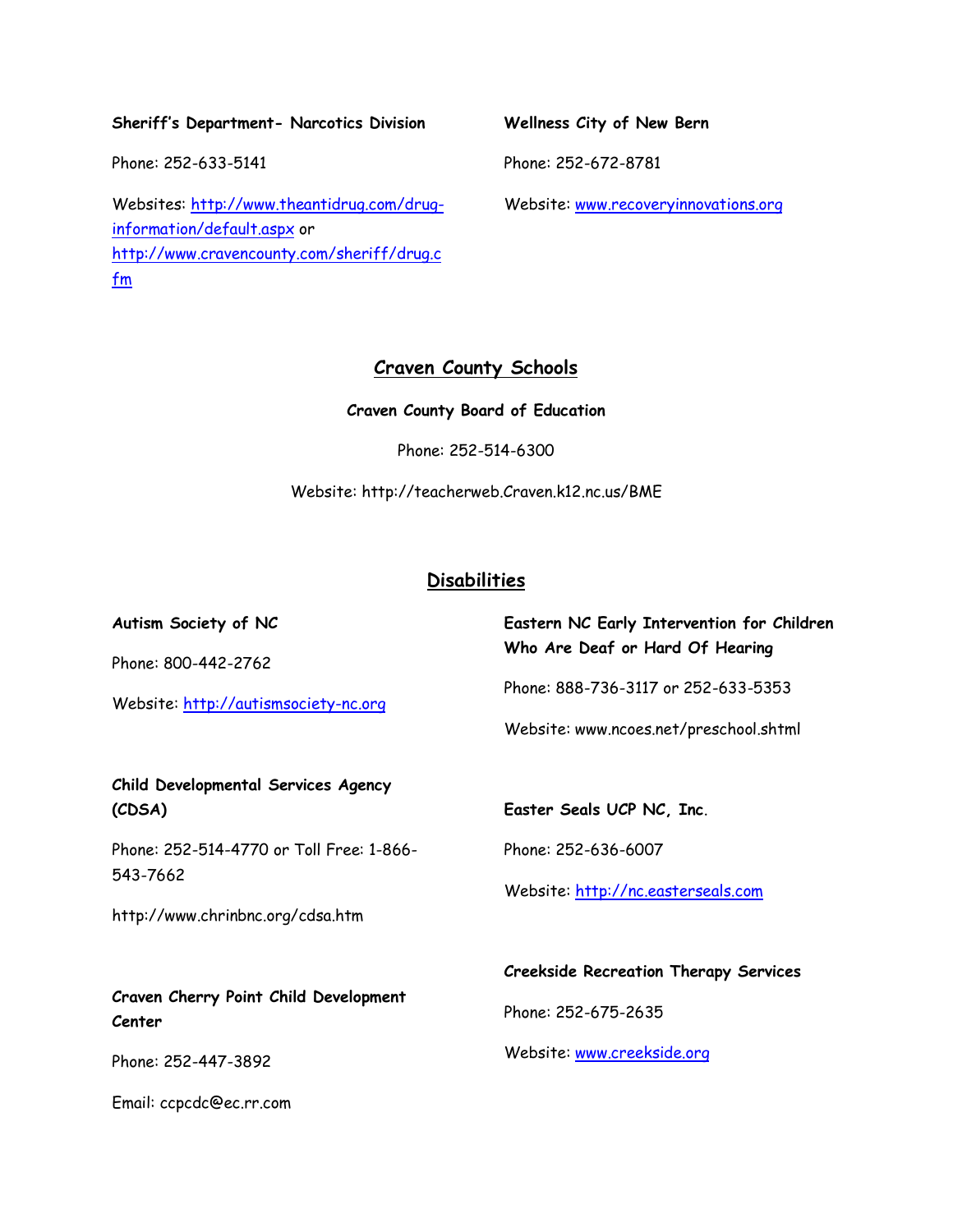**Exceptional Children's Assistance Center (ECAC)**

Phone: 800-962-6817

Website: [www.ecac-parentcenter.org](http://www.ecac-parentcenter.org/)

**Exceptional Children's Preschool Services Craven County Schools**

Phone: 514-4382

[http://www.craven.k12.nc.us/index.php?option](http://www.craven.k12.nc.us/index.php?option=com_content&view=article&id=158&Itemid=150) [=com\\_content&view=article&id=158&Itemid=1](http://www.craven.k12.nc.us/index.php?option=com_content&view=article&id=158&Itemid=150) [50](http://www.craven.k12.nc.us/index.php?option=com_content&view=article&id=158&Itemid=150)

**Family Support Network of the Crystal Coast:** 

Servers: Civilian: Birth to 21 /Military: Birth to 25

Phone: (252) 514-4770 x 237 Fax: (252) 514- 4773

**Governor Morehead Preschool (Vision disabilities)**

Phone: 252-726-6333

Website: [www.governormorehead.net](http://www.governormorehead.net/)

**Greenville TEACCH Center (Autism)**

Phone: 252-830-3300

Website: [www.teacch.com](http://www.teacch.com/)

**Monarch**

Phone: 252-634-1715

Website: www.**[monarchnc](http://www.monarchnc.org/)**.org

## **North Carolina Division of Vocational Rehabilitation**

Phone: 252-514-4727

Website: http://dvr.dhhs.state.nc.us

# **Spinal Bifida Association of North Carolina (SBANC)**

Phone: 919-284-5417 or 800-847-2262

Website: [http://sbanc.home.mindspring.com](http://sbanc.home.mindspring.com/)

**The ARC of Craven County**

Phone: 252-636-3441

Email: [jeanniesmith@arccravennc.org](mailto:jeanniesmith@arccravennc.org)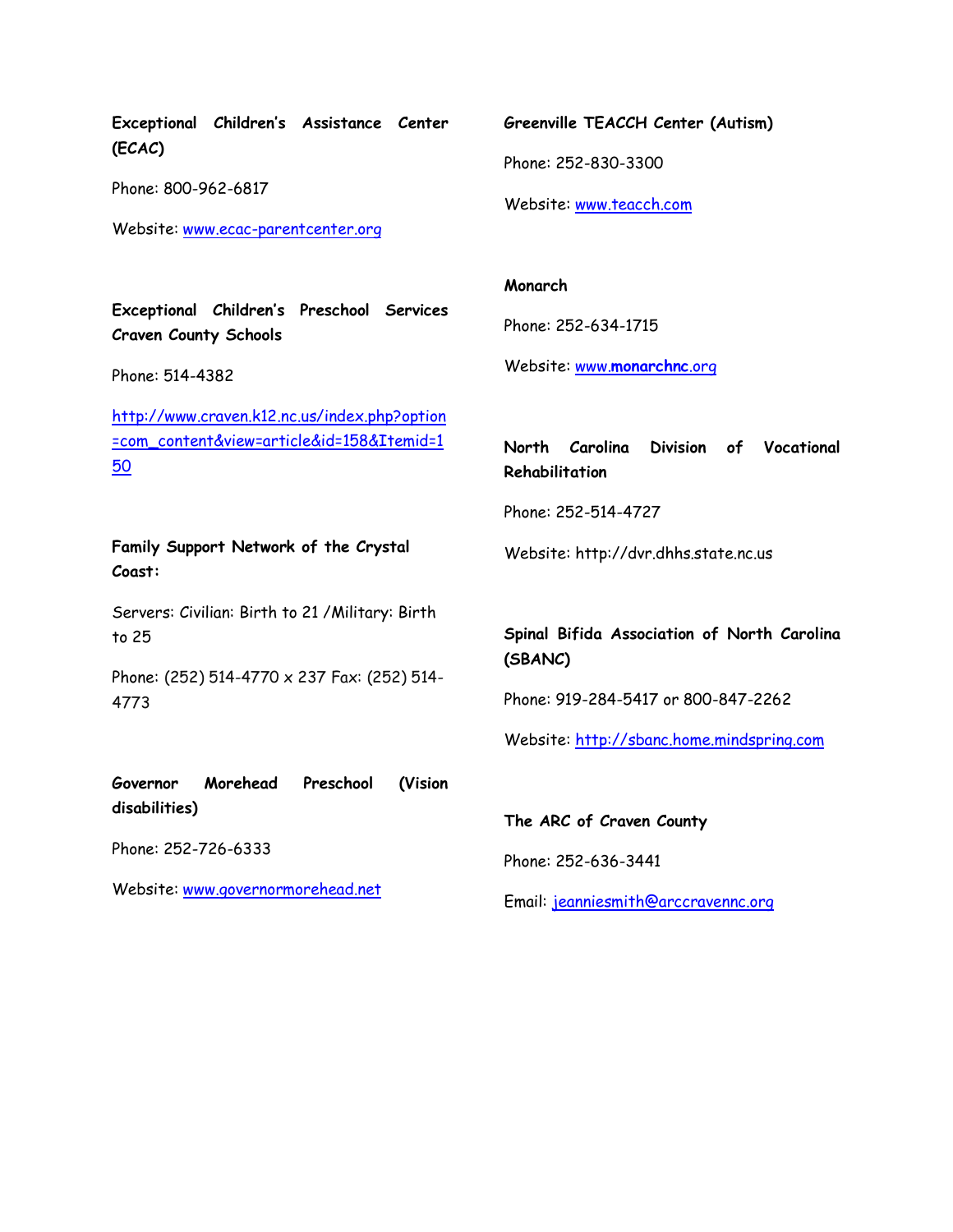# **Employment, Training, and Adult Education**

**Craven Community College** New Bern Campus 252-638-7265 Havelock Campus: 252-444-6117 Website: [www.cravencc.edu](http://www.cravencc.edu/)

**Down East Council on Hispanic/Latino Affairs (DECHLA)**

Phone: 252-259-9954 or 252-259-7369

Email: [dechlanb@gmail.com](mailto:dechlanb@gmail.com)

#### **Craven County Family Literacy**

Phone: 252-244-3227

Email: [renee.harrell@craven.k12.nc.us](mailto:renee.harrell@craven.k12.nc.us)

# **General Education Diploma (GED) - Craven Community College**

New Bern Campus: 252-638-7265

Havelock Campus: 252-444-6117

# **Craven Literacy Council** Phone: 252-637-8079 Email: [CravenLC@earthlink.net](mailto:CravenLC@earthlink.net)

# T**he Craven County Family Literacy Program**

Adult High School (AHS), Craven Community College

New Bern Campus 252-638-7265

Havelock Campus 252-444-6117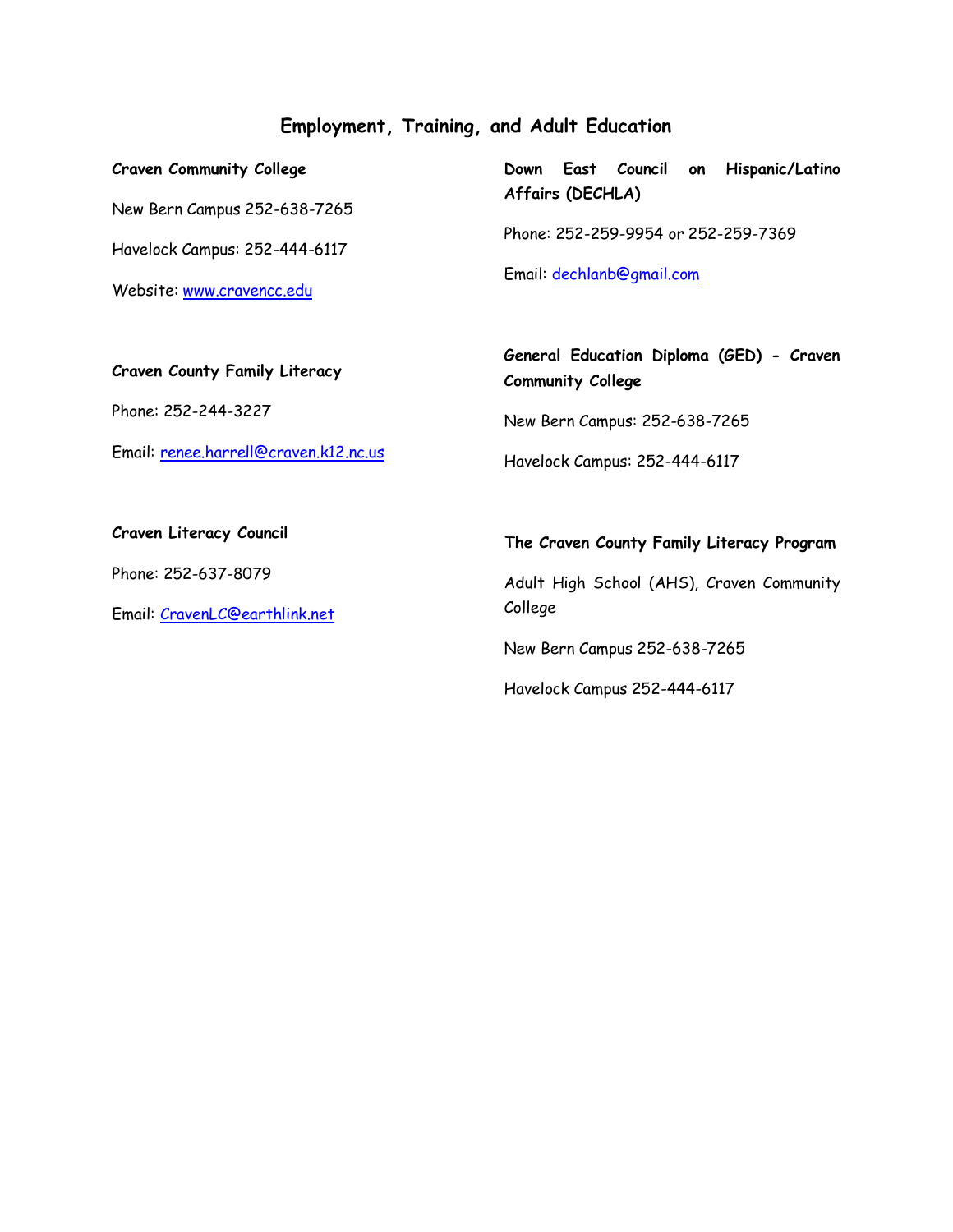# **Job Search**

**Eastern Carolina Workforce Development Board**

Phone: 252-636-6901

Website: [http://ecwdb.org](http://ecwdb.org/)

**Self-Sufficiency Family Development Program, Coastal Community Action, Inc**

Phone: 252-223-1630

**North Carolina**

Phone: 252-514-4828

Website: [www.ncesc.com](http://www.ncesc.com/)

Website: [www.coastalcommunityactions.com](http://www.coastalcommunityactions.com/)

**The Employment Security Commission of** 

#### **NC Division of Vocation Rehabilitation**

Phone: 252-514-4727

Website: [http://dvr.dhhs.state.nc.us](http://dvr.dhhs.state.nc.us/)

**Work First**

Phone: 252-636-4900

[www.dhhs.state.nc.us/dss/workfirst/index.ht](http://www.dhhs.state.nc.us/dss/workfirst/index.htm) [m#top](http://www.dhhs.state.nc.us/dss/workfirst/index.htm)

## Family Support & Parent Education

**Catholic Charities**

Phone: 252-638-2188

Address: 502 Middle Street New Bern, NC 28563

**Mediation Center of Eastern Carolina**

Phone 252-633-2538

Website: [www.mceconline.org](http://www.mceconline.org/)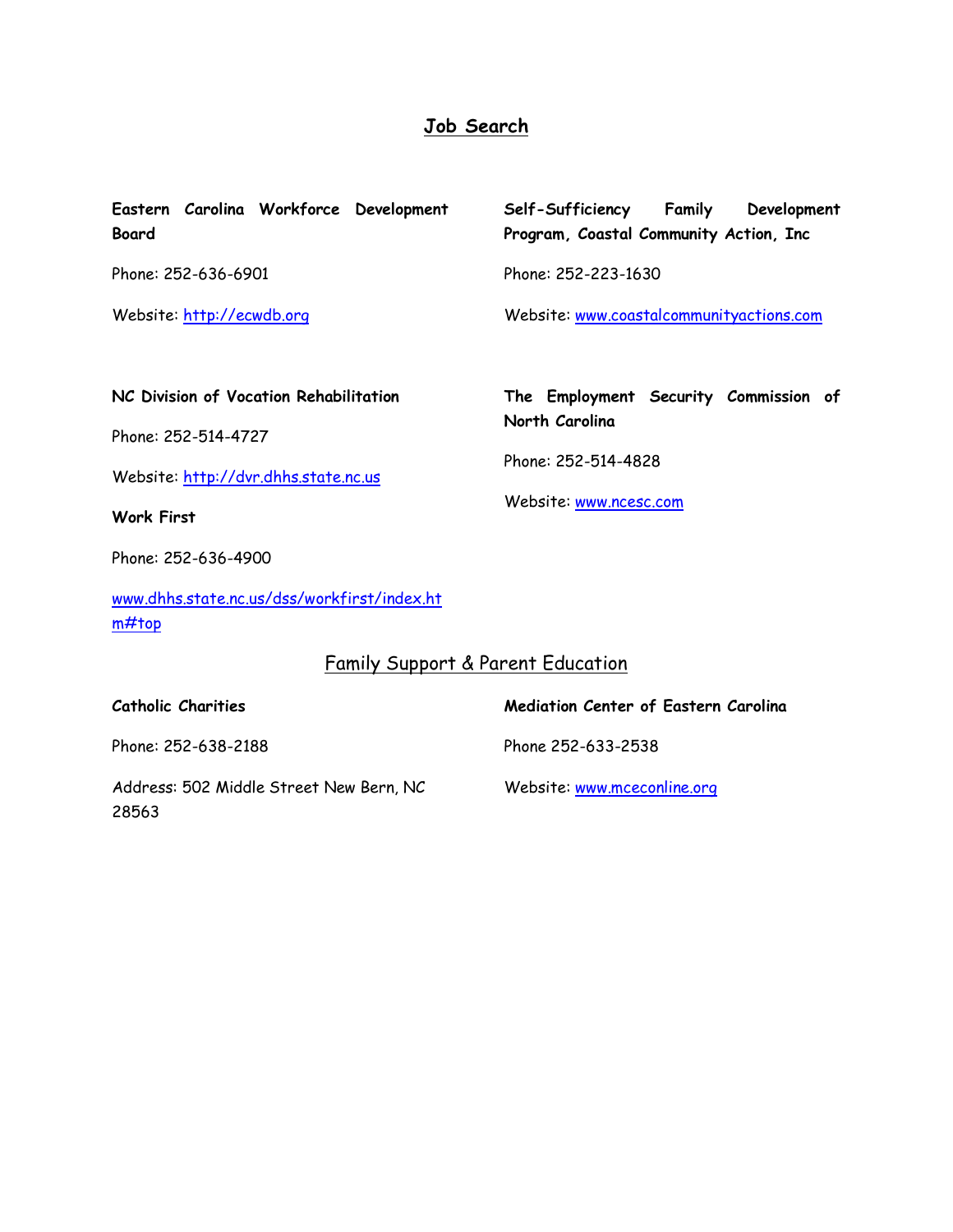# **Parenting**

**Community Outreach Program**

Phone: 252-671-0689

Email: [pinkiemoore@suddenlink.net](mailto:pinkiemoore@suddenlink.net)

**Mother of Preschoolers (MOPS) - New Bern**

Phone: 252-633-3330

| Mom's Club of Cherry Point Area        | Mothers of Preschoolers Cherry Point |  |
|----------------------------------------|--------------------------------------|--|
| Email:                                 | Phone: 252-447-8478                  |  |
| momsclubofthecherrypointarea@yahoo.com | Email: staff@fbchavelock.org         |  |

# **Childbirth, Breastfeeding, and Infant Care**

| <b>Childbirth Education/ Carolina East Health</b><br>System | Family Planning/Craven County Health<br>Department     |
|-------------------------------------------------------------|--------------------------------------------------------|
| Phone: 252-633-8160                                         | Phone: 252-636-4920                                    |
| <b>InfantSEE</b>                                            | Website:<br>www.co.craven.nc.us/depts./hth/hthmain.htm |
| Phone: 888-396-3937                                         | Eastern Carolina Women's Center                        |
| La Leche League (LLL) of Craven County                      | Phone: 252-633-3942                                    |
| Phone: 252-634-2880 or 252-635-5285                         | Address: 801 McCarthy Blvd, New Bern, NC<br>28562      |
| Website: www.lalecheleague.org                              |                                                        |
|                                                             | Epic Center                                            |
| Resource Lending Library/ Child Care<br>Resource & Referral | Phone: 252-638-4673 or 252-523-9516                    |
| Phone: 252-672-5921                                         | Website: www.askepiccenter.org                         |
|                                                             |                                                        |

Website: [www.cravensmartstart.org](http://www.cravensmartstart.org/)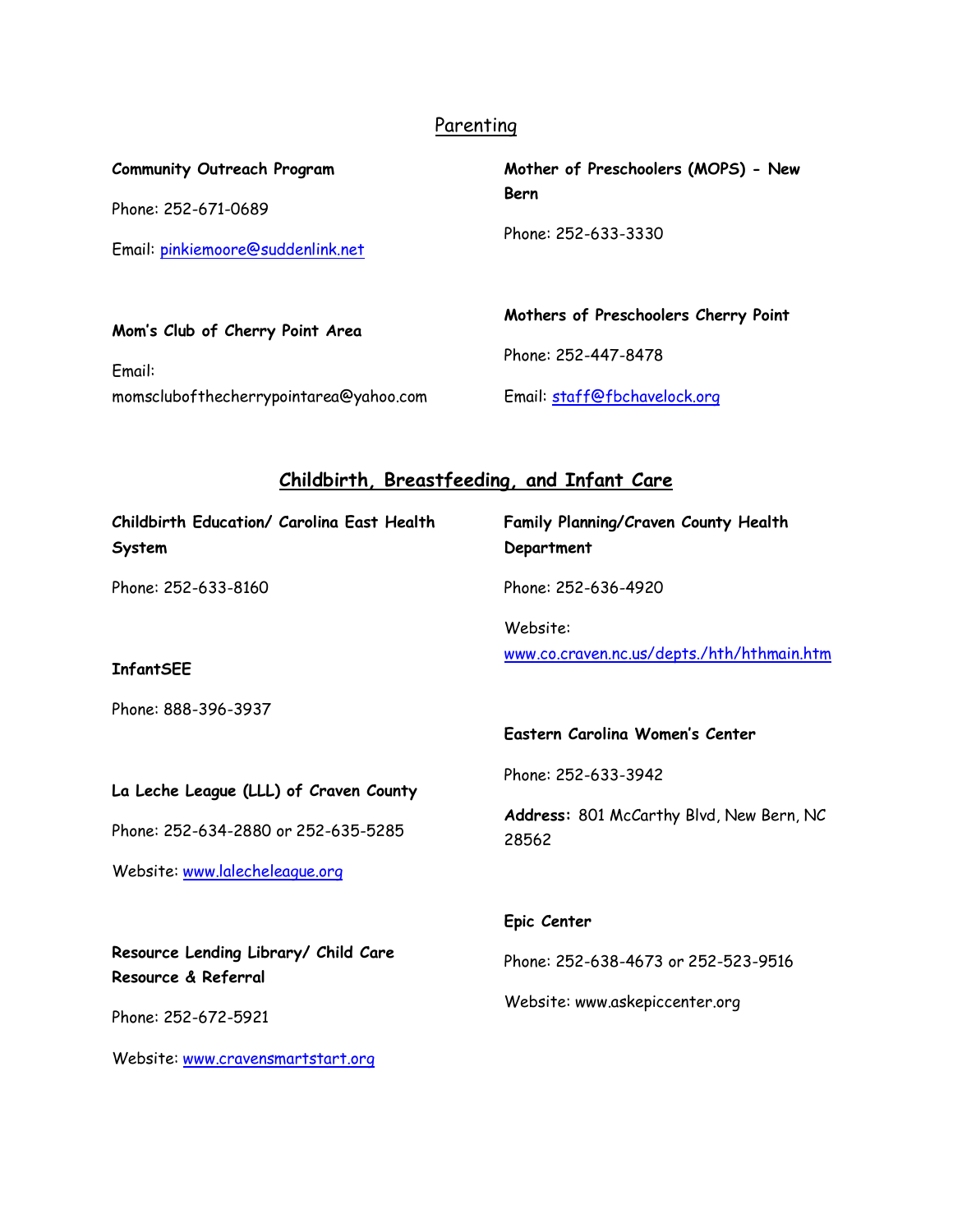#### **Welcome Baby Bag Program**

Phone: 671-0689

Email: pinkiemoore@suddenlink.net

## **Financial Assistance**

#### **Health Insurance, Health Check and NC Health Choice**

Phone: 252-514-4770 ext 281 or 800-367-2229

Website: [www.nchealthystart.org](http://www.nchealthystart.org/)

## **HIV & AIDS**

**Craven CARES, Inc.**

Phone: 252-636-1157

Email: [cillamerci@yahoo.com](mailto:cillamerci@yahoo.com)

# **Nutrition**

**Color Me Healthy, Craven Cooperative Extension**

Phone: 252-633-1477

Website: [www.ces.ncsu.edu/craven](http://www.ces.ncsu.edu/craven)

**Women, Infant, and Children Supplements (WIC)**

Phone: 252-636-4920

Email: [health@cravencounty.com](mailto:health@cravencounty.com)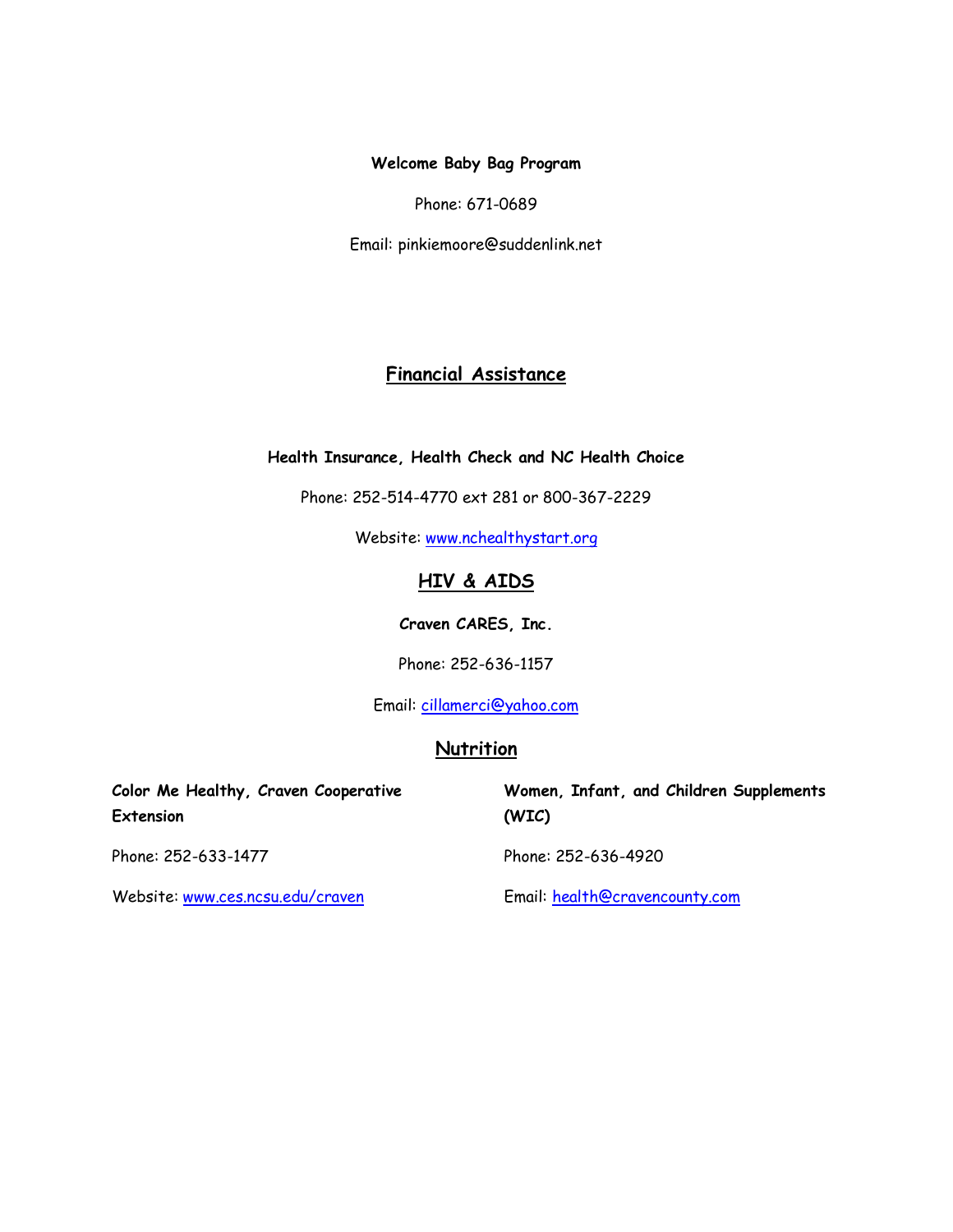## **Pregnancy Assistance**

**Eastern Pregnancy Information Clinic (EPIC)**

Phone: 252-638-4673

Website: [http://www.epiccentercares.org](http://www.epiccentercares.org/)

**Maternity Care**

Phone: 252-636-4920

Website: [www.co.craven.nc.us/depts/hth/hthmain.htm](http://www.co.craven.nc.us/depts/hth/hthmain.htm)

#### **S.T.A.F.F House Maternity Home**

Phone: 252-633-4357

Website: [www.staffhouse.org](http://www.staffhouse.org/)

## **Sick, Urgent, Specialized Medical Care and Emergency Care**

**Merci Clinic**

252-633-1599

Website: [www.merciclinic.org](http://www.merciclinic.org/)

Website: http://cshcnleaders.ichp.edu/TitleVDirectory /PDF\_Files2000NC

|             | Asthma Coalition (Craven Health |  |
|-------------|---------------------------------|--|
| Department) |                                 |  |

Phone: 252-636-4939 ext 2098

Website: www.co.craven.nc.us

**North Carolina Special Health Services**

Phone: 800-737-3028

**Sickle Cell Disease Association of America, Inc**

Phone: 800-826-1314/ Office: 910-346-2510

Website: [www.SickleCellDisease.org](http://www.sicklecelldisease.org/)

**Sudan Shriners** Phone: 252-637-5197

Website: [www.sudanshriners.com](http://www.sudanshriners.com/)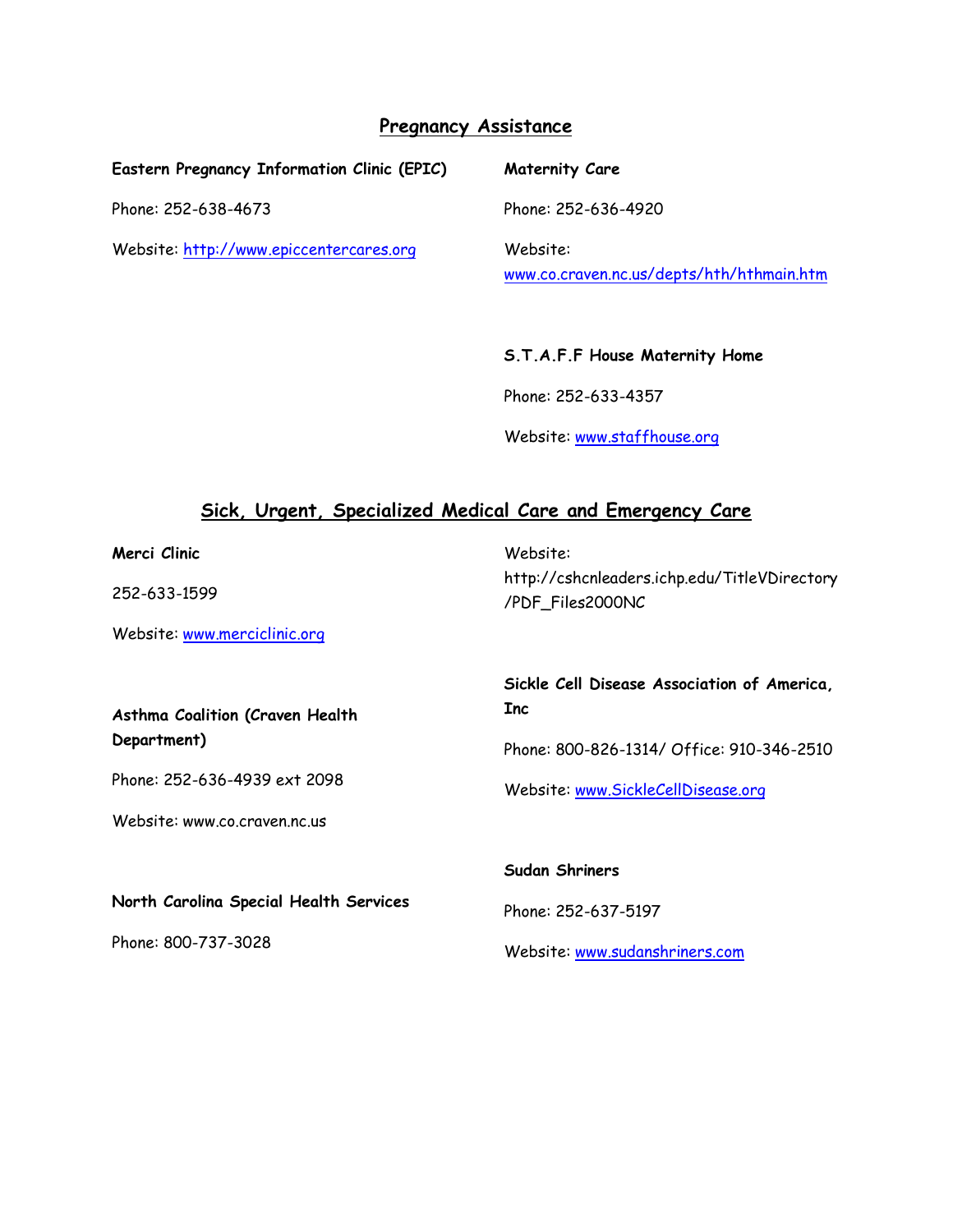## **Housing**

**Habitat for Humanity**

Phone: 252-633-9599

Website: [www.newbernhabitat.org](http://www.newbernhabitat.org/)

**Twins Rivers Opportunities** Phone: 252-637-3599

Website: [www.twinrivershousing.org](http://www.twinrivershousing.org/)

**Housing Authority of the City of New Bern**

Phone: 252-633-0800

Website: [www.nrcdc.com](http://www.nrcdc.com/)

**Neuse River Community Development Corporation, Inc. (NRCDC)**

Phone: 252-639-7582

Website: [www.nrcdc.com](http://www.nrcdc.com/)

## **Legal Issues**

**Legal Aid of North Carolina**

**Phone: 252-637-9502**

**Website: [www.legalaidnc.org](http://www.legalaidnc.org/)**

**North Carolina Lawyer Referral Service Phone: 800-662-7660 Website: [www.ncbar.org/public/Irs/search.aspx](http://www.ncbar.org/public/Irs/search.aspx)**

# **Military Services**

**Cherry Point Memorial Chapel**

Phone: 252-466-4000

**Exceptional Family Member Program (EFMP)**

Phone: 252-466-4401

Email: [lantobt@usmc-mccs.org](mailto:lantobt@usmc-mccs.org)

#### **Child Development Centers**

Phone: 252-466-3595

**Drug Demand Reduction Program (DDRP)**

Phone: 252-466-2273

**Family Child Care Program** Phone: 252-466-4867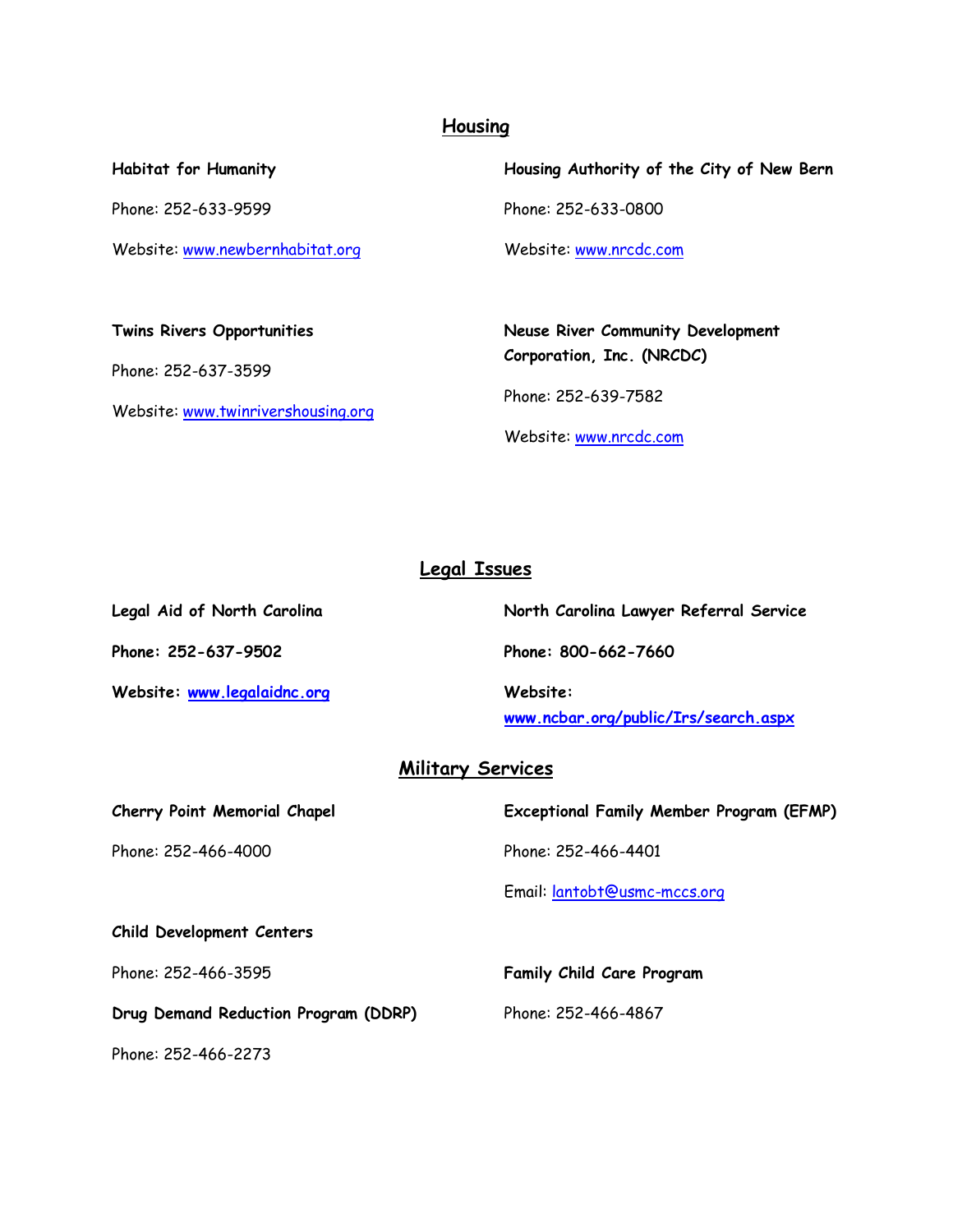| <b>Family Member Employment Assistance</b><br>Program (FMEAP) |                                                                                                             | New Parent Support: Director- Brenda<br>Mitchell      |  |
|---------------------------------------------------------------|-------------------------------------------------------------------------------------------------------------|-------------------------------------------------------|--|
|                                                               | Phone: 252-466-4401 ext 108                                                                                 | Phone: 252-466-3651                                   |  |
|                                                               | <b>Fitness Facilities</b>                                                                                   | Marine Warrior Library                                |  |
|                                                               | Phone: Devil Dog Gym: 252-466-4420                                                                          | Phone: 252-466-3552                                   |  |
|                                                               | Fitness Connection 252-466-5408                                                                             |                                                       |  |
|                                                               | Hancock Fitness Center: 252-466-                                                                            | <b>Military OneSource</b>                             |  |
| 4018                                                          |                                                                                                             | Phone: 800-342-9647                                   |  |
| 2371                                                          | Personal Training Program: 252-466-                                                                         | Website: www.militaryonsesource.com                   |  |
|                                                               | <b>Marine &amp; Family Programs:</b>                                                                        |                                                       |  |
|                                                               | Phone: 252-466-3264                                                                                         | Navy-Marine Corps Relief Society (NMCRS)              |  |
|                                                               | General Counseling: 252-466-4401                                                                            | Phone: 252-466-2031                                   |  |
|                                                               | Marine Corps Family Team Building (MCFTB)                                                                   | Relocation Assistance Program (RAP)                   |  |
| Phone: 252-466-4637                                           |                                                                                                             | Phone: 252-466-4401 ext 103                           |  |
| 5779                                                          | Family Readiness Program- 252-466-<br>Readiness and Deployment Support<br>Program- 252-466-8098 or 466-4908 | Resource and Referral (Children, Youth,<br>and Teens) |  |
| 5588                                                          | Lifestyle Insights, Networking,<br>Knowledge and Skills (L.I.N.K.S) - 252-466-                              | Phone: 252-466-3595 or 252-466-5079<br>Semper Fit     |  |
|                                                               |                                                                                                             | Phone: 252-466-6467                                   |  |
| Life Skills                                                   |                                                                                                             |                                                       |  |
|                                                               | Phone: 252-466-7368                                                                                         | Volunteer Victim Advocate Program                     |  |
|                                                               |                                                                                                             | Phone 252-466-3264 or 252-466-4401                    |  |